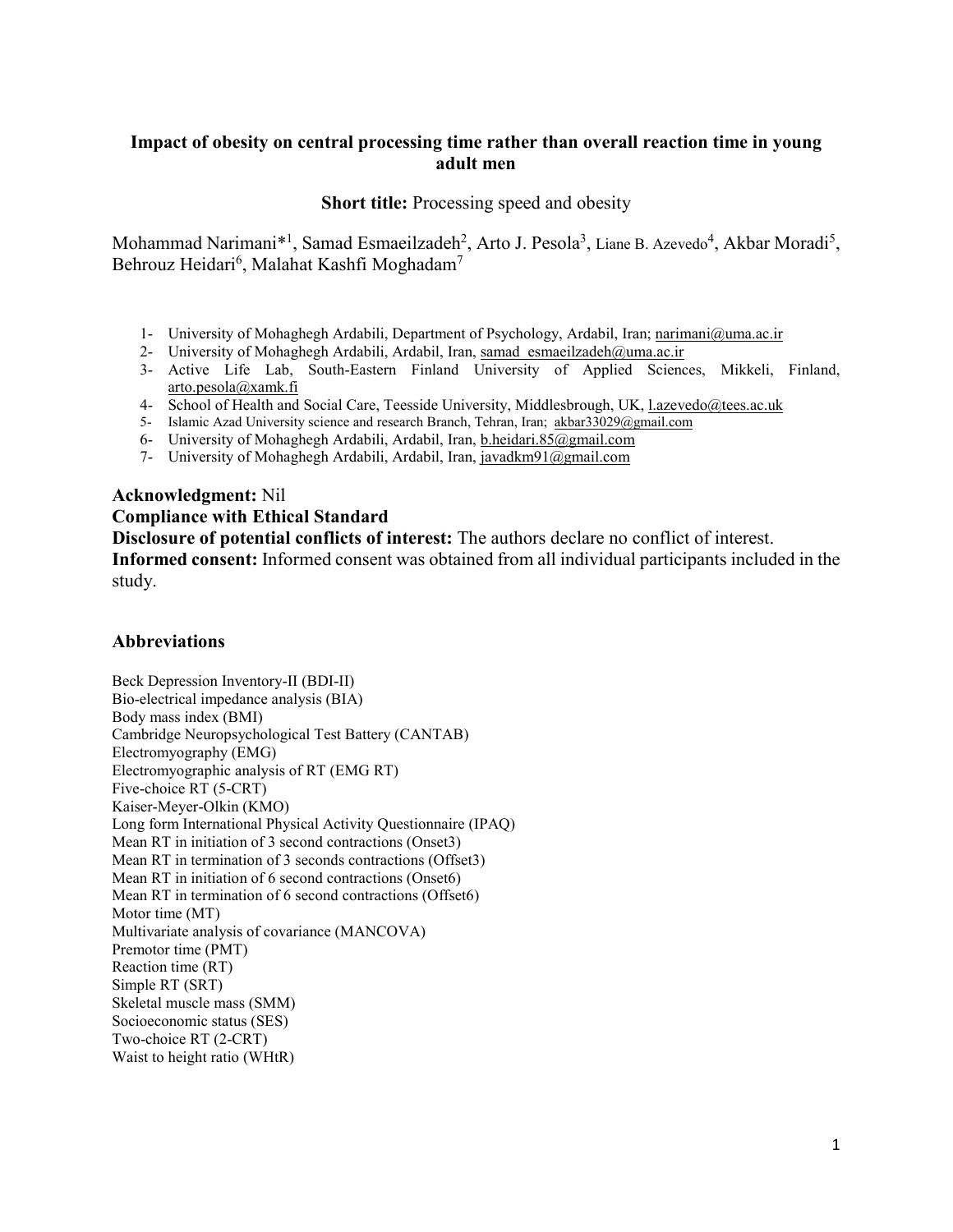# **Impact of obesity on central processing time rather than overall reaction time in young adult men**

## **Abstract:**

**Background and Purpose:** The association between weight status with simple cognitive tasks such as reaction time (RT) may not be observed in young people as cognitive functioning development has reached its peak. In the present study, we aimed to examine the association between overall and central adiposity with overall and central processing of RT in a sample of young adult men with different weight status from Ardabil, Iran.

**Methods**: Eighty-six young males between June-July 2018 completed RT tests as well as premotor time (PMT) using surface electromyography changes in isometric contraction response to an audio stimulus.

**Results**: No significant associations were observed between RT and PMT and different body mass index categories (underweight, normal weight, overweight and obese), as well as fat mass and fat to skeletal muscle mass ratio quartiles (Q). However, participants with greater waist to height ratio (WHtR) had longer PMT (but not RT) than their peers with lower WHtR (Q3 than Q2 and Q1 groups; *p*< 0.05, *d*=1.23). Participants in the skeletal muscle mass quartile Q2 tended to have longer RT than participants in Q3 in an adjusted comparison model ( $p=0.05$ ,  $d=0.72$ ).

**Conclusions**: Although the association between weight status and RT might be elusive in young adults, our results show that higher central adiposity is negatively associated with PMT in young adults. Longitudinal studies are needed to explore the changes in obesity indexes and process speed in longer terms.

**Keywords:** Central obesity, Muscle mass, Premotor time, Reaction time, Underweight, Young adult males

**Level of evidence:** Level V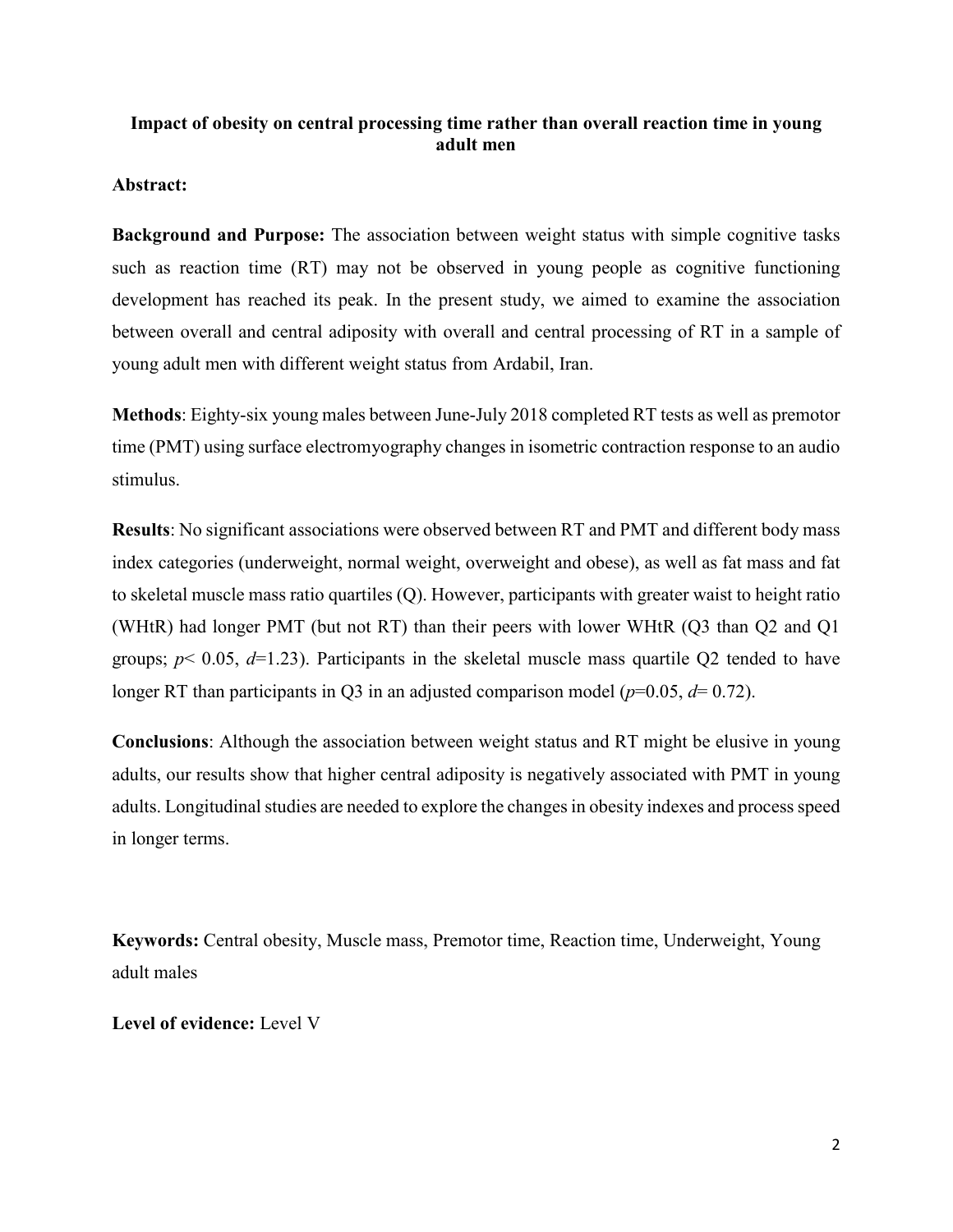## **Introduction**

The ability to respond quickly to an external stimulus is important for athletic performance, but also for dealing with sudden incidents during daily life. For example, individuals having a fast reaction time (RT) can better prevent a fall [1] or bypass a car when exposed to a sudden external stimulus [2]. RT shortens from childhood to adulthood reaching its peak at young adulthood (18- 35), and then again increases towards old ages [3,4].

RT tests are among the most basic measures of information processing speed [4]. The speed of information processing is an important aspect of cognitive development since it depicts an individuals ability to process complex information quickly [5,6]. Improvements in information processing speed during the developmental period of life leads to improved working memory and in this way benefits intelligence [5,6]. Moreover, changes in information processing speed can mediate the impact of ageing on inhibition, working memory, and arithmetical skills [7,8]. Therefore, knowing factors that are associated with fast processing speed at younghood may help in designing interventions that can provide lifelong benefits.

Several factors influence RT, but their contribution may change from childhood to old ages. Socioeconomic status (SES) is associated with RT, such that both children and adults with a lower SES perform worse in RT tasks as compared to those with a higher SES [9,10]. More physically active individuals are able to respond faster to a presented stimulus and process information more quickly, as compared to their less active peers [11]. Both higher blood pressure and higher depressive symptoms are negatively associated with cognitive function, but positively with overweight and obesity [12,13,14].

Furthermore, it has been shown that obesity is detrimentally associated with various complex neurocognitive domains such as executive function, complex attention, decision making, motor skill, verbal and visual memory in children, adolescents and mid adults [12,13]. However, lower skeletal muscle mass (SMM) can negatively influence cognitive function in older people [15,16]. In children, adolescents and young adults [17-19], various obesity indices (i.e., BMI, %fat, waist circumference, waist to hip ratio and waist to height ratio) have been explored for a possible association with simple or choice RT, but there is limited information on whether body composition (i.e. SMM) has an effect on this association.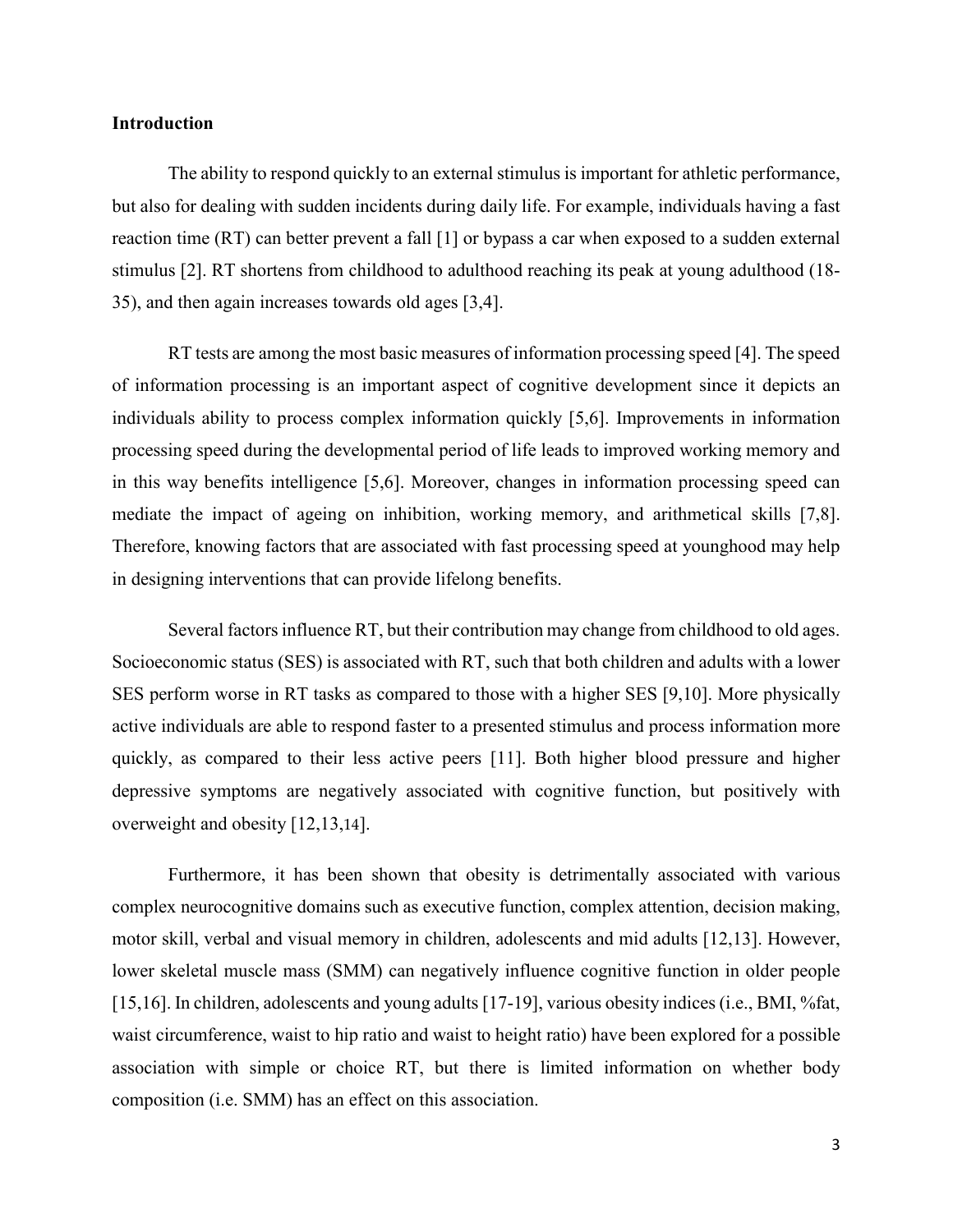Several recent studies in young people were inconsistent concerning the association between weight status and RT. For example, young normal weight participants have performed better in RT tasks as compared to their overweight or underweight peers in some studies [20-22], whereas other most recent studies have found no differences [17-19]. Some methodological factors, like low statistical power [20-22], or lack of adjustment for important covariates like age, physical activity (PA), and SES [20-22] may explain the inconsistent results between RT and obesity indices in youth.

On the other hand, another reason for the inconsistent results underlying the association between weight status and RT observed in the literature may be due to the reason that the brain reaches the peak development in young adults. Therefore, the association between weight status and RT may be elusive, and in this regard, sensitive methodologies are needed. In this way, another important consideration is the method applied for RT measurement. RT can be measured as a time interval between the application of a stimulus and the appearance of a motor response. RT tasks can be divided into simple RT and multiple choice RT tests [4]. Independent of the task, RT can be divided into two fractionated parts including central visuomotor (premotor or cognition time) and peripheral motor processes (motor time). The central processing time or premotor time (PMT) can be measured by recording surface electromyography (EMG) signal during performing isometric contraction in response to a stimulus [23]. The time between the onset or offset of the response signal in relation to the initial or terminal EMG activity can determine the PMT or duration of a cognitive process [23]. The PMT consists of two stages, including: a) whether the stimulus has been presented (to identify it) and b) response selection stage. Since obesity impacts central nervous systm as well as autonomic and somatic components of the peripheral nervous system and as a consequence causes impaired cognitive function [24] it is speculated that PMT is a more sensitive factor than overall RT to observe whether RT is affected by weight status in young adults and to the best of our knowledge, no study has explored the PMT difference between various weight status groups.

The purpose of this study is to explore whether weight status is associated with RT in young adult males while controlling for covariates (i.e. SES, physical activity, depression and blood pressure). In the present study, we included various obesity indices (central and overall), important body composition variables such as SMM, as well as overall computerized RT and central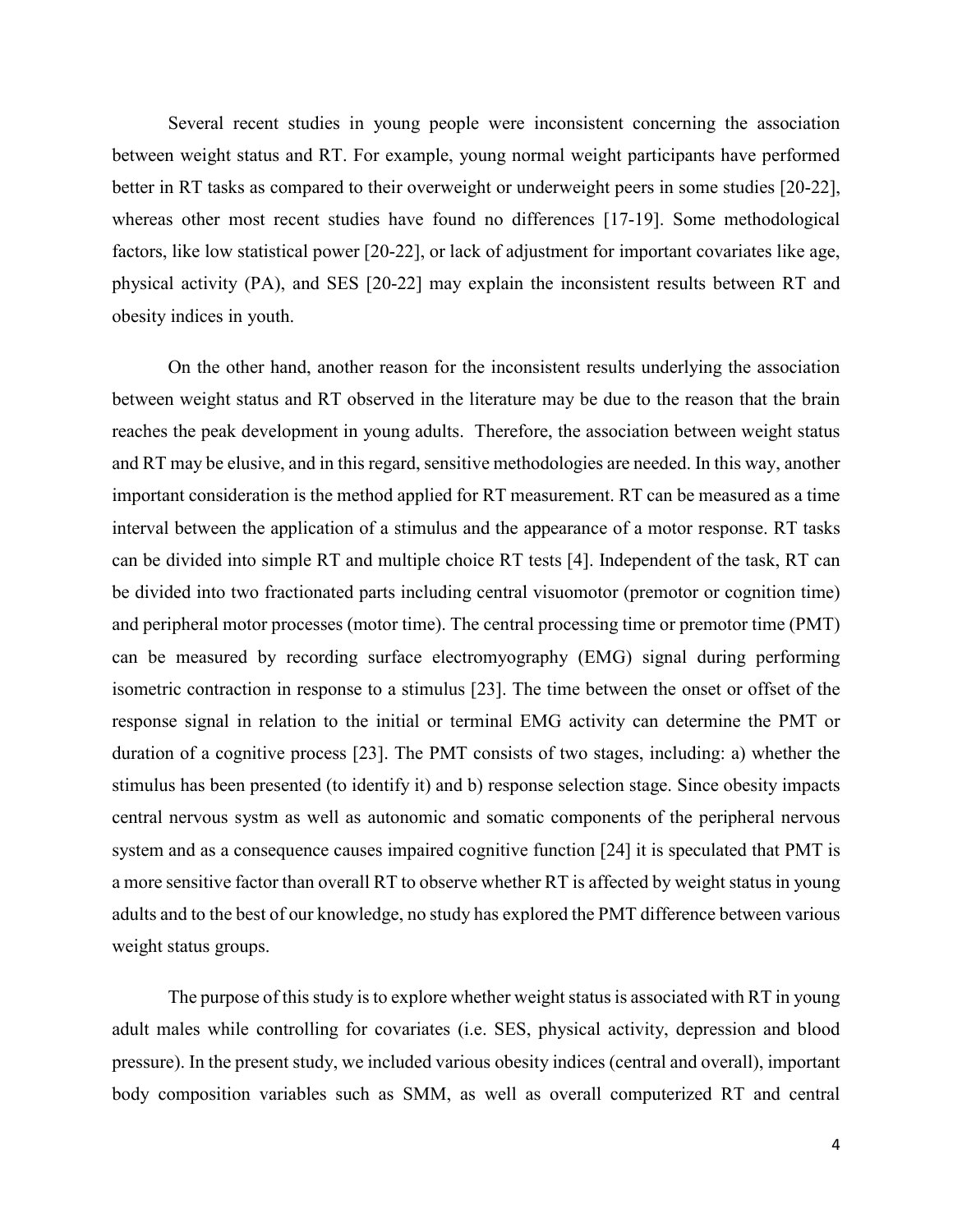component of RT. We hypothesize that higher adiposity would have a negative impact on PMT rather than overall RT, which could explain the previous inconsistent results in young adults [17- 22, 25].

#### **Methods**

#### **Participants and Procedures**

Eighty-six young males (age 16–24 years) participated in the present study. Participants with various weight statuses were recruited using research invitation advertisement from general participant pools (i.e., public libraries, public high schools, and University of Mohaghegh Ardabili). Three subjects did not meet the inclusion criteria (e.g., presenting musculoskeletal problems or chronic diseases, using medications or not interested in participating) and EMG RT data of three other participants were excluded from the data analysis due to inappropriate EMG signal, misses, or anticipations. The final sample included 80 young males. All participants gave written informed consent, and the study was conducted in accordance with the Declaration of Helsinki, and the protocol was approved by the Ethics Committee of Mohaghegh Ardabili University.

Data were collected in the course of six weeks between June-July 2018 in a physiological test lab at the University of Mohaghegh Ardabili. Each participant visited the lab twice. During the first visit (9-a.m to14.30-p.m) participants were familiarized with the procedures of the study and participants' demographic information and body composition data were recorded. The RT tests were introduced to participants and they were instructed to shave their skin on the positions were the EMG electrodes would be placed. Furthermore, they were requested to avoid consumption of food and caffeine-containing beverages 3-4 hours before the RT measurements, and to avoid vigorous PA at least 24 hours before the RT measurements. On the second visit (24 hours later from the first visit and from 9-a.m to 14.30-p.m) computerized RT tests and surface electromyographic analysis of RT (EMG RT) data collection were performed.

#### **Anthropometry**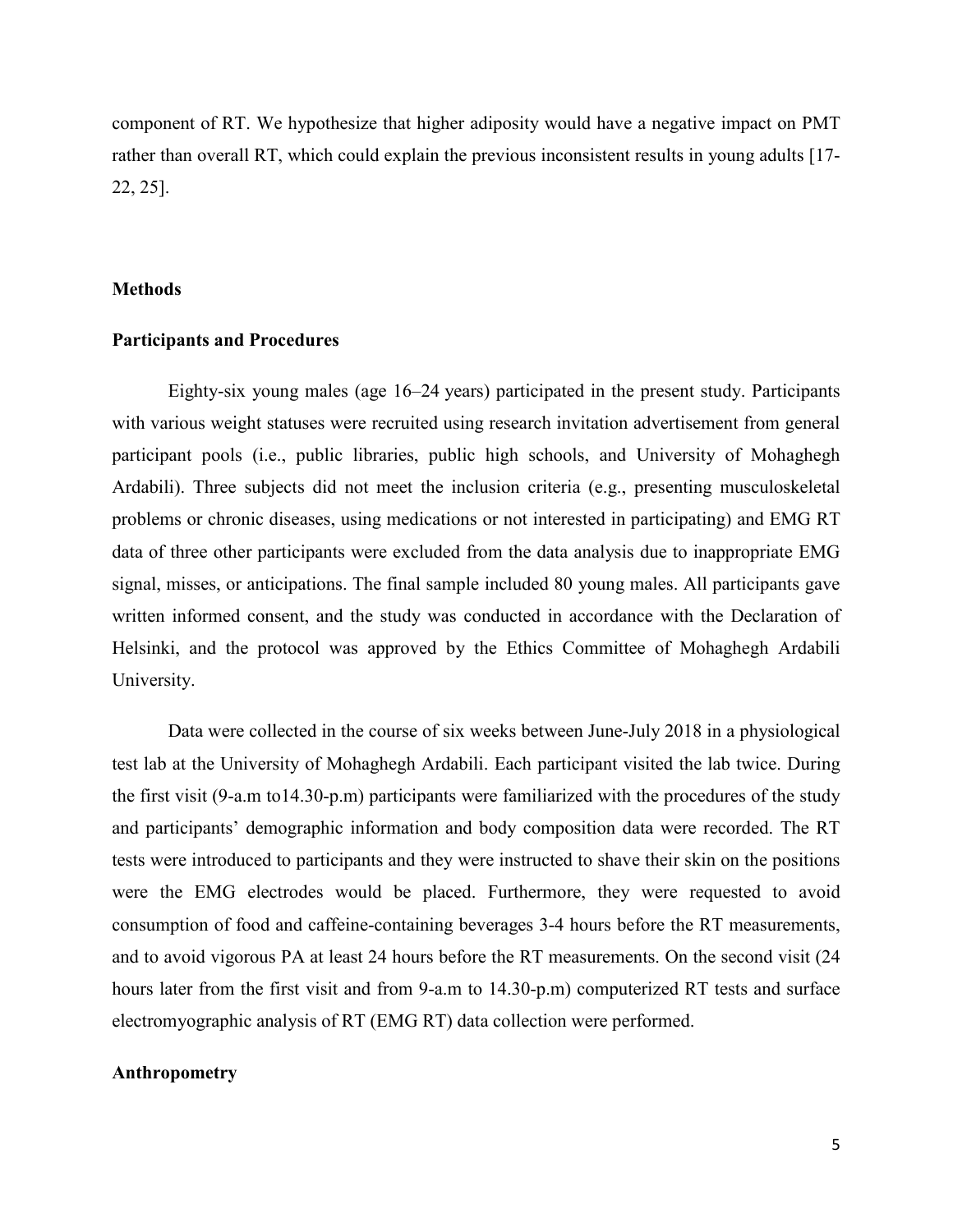Body mass, fat mass, and SMM were measured by using an X-Contact 356 body composition analyzer (Jawon Medical, South Korea). The instrument with handlebar and footpad electrodes utilizes bio-electrical impedance analysis (BIA) technology. Height was measured barefoot in the Frankfurt horizontal plane with a telescopic height measuring instrument (Type SECA 225) to the nearest 1 mm. Both height and weight were measured twice at the first visit. If there were differences ( $\geq \pm 0.1$  kg) between measurements, a third measurement was performed and the average was calculated and reported. BMI was calculated as body weight in kilograms divided by the square of height in meters  $(kg/m^2)$ . Waist circumference was measured with an inelastic measuring tape between the superior border of the iliac crest and the lowest rib at the end of normal expiration to the nearest 0.1 mm. Waist circumference was divided by the height for waist to height ratio (WHtR) determination. Both BMI and fat mass were used as the overall obesity indices and WHtR was used as the central obesity index. WHtR was chosen as the central obesity index because it has been suggested a better index than waist circumference or waist to hip ratio in predicting visceral adipose tissue, body %fat, metabolic syndrome and early health risk [26-28].

## **Assessment of computerized RT tests**

Computerized RT tests were assessed using the Cambridge Neuropsychological Test Battery (CANTAB), which is a validated computerized program for measuring various cognitive tasks [29,30]. The CANTAB program was installed in a touch screen PC (ASUS, ET2012EUTS - 20.1 inches) to measure the following: a) Motor Screening Task (MST), b) Simple and five choices RT (performed using the touch screen), and c) two choices RT (performed using keyboard buttons). All the tasks including a two minutes break between the tests lasted approximately 15 minutes.

- **a)** *Motor screening test***:** The motor screening test is an introductory task to ensure that participants has no visual or comprehension problems. In the MST a pink cross appears on a black touch screen and participants are requested to touch the center of the cross with the dominant hand.
- **b)** *Simple and five choice RT*: The participant must hold his finger in a rectangle in the touch screen until the yellow circle appears on the screen above the rectangle. The stimulus (yellow circle) appears in either a single (SRT) or in one of five possible locations (5-CRT). Then, the subject must release his finger upon detecting the yellow circle presentation and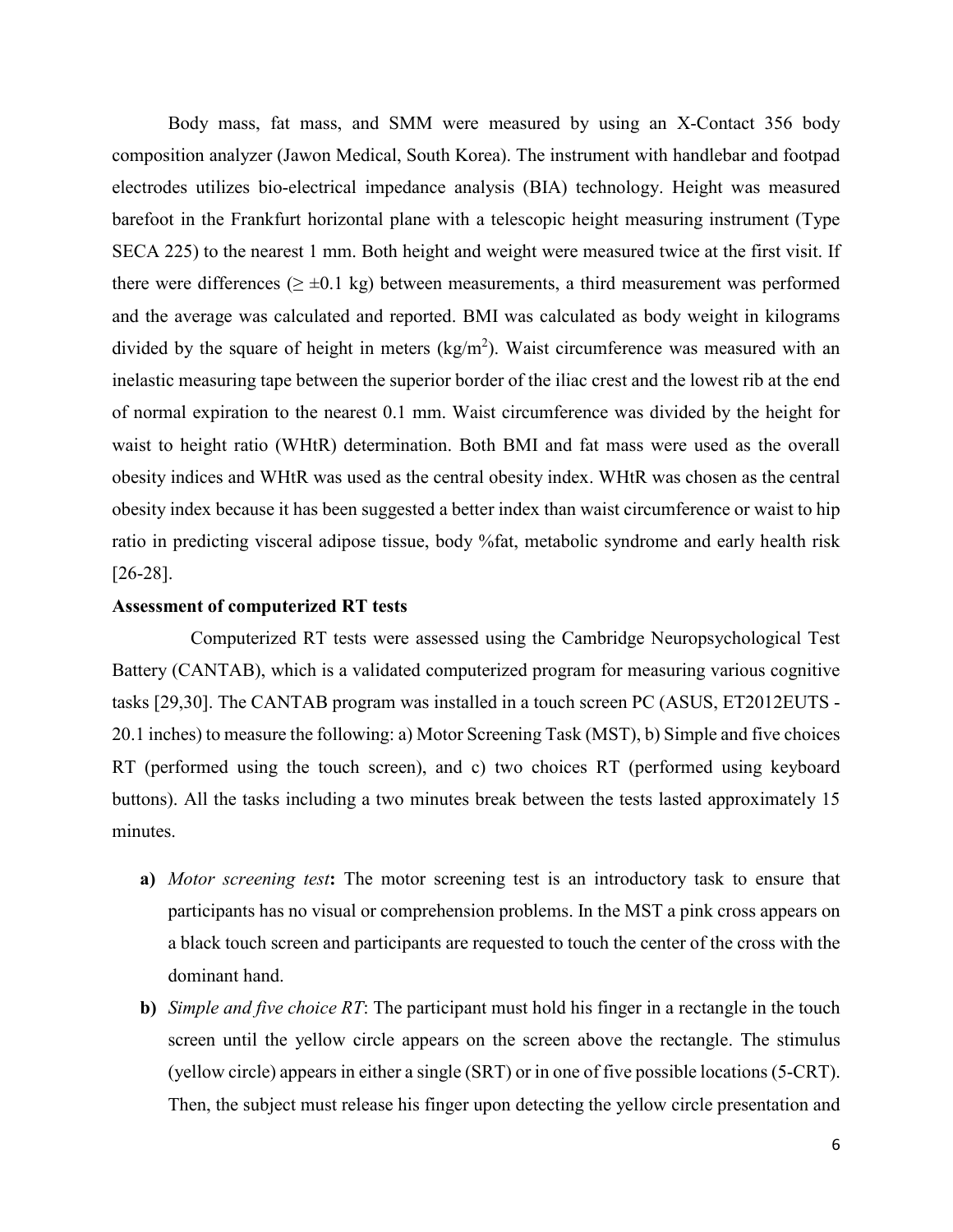immediately afterwards touch the screen where the yellow circle appeared. Single stimulus (SRT) condition is identified first, and five stimuli (5-CRT) is identified in the second condition.

**c)** *Two-choice RT (2-CRT):* The test has two possible stimuli (left and right) and the participant needs to respond with two possible options (left and right buttons). The participant must press the right button (i.e., F8) on the keyboard when the stimuli (an arrowshape) is displayed on the right-hand side of the screen; and press the left button (i.e., F7) on the keyboard when the stimuli are displayed on the left-hand side of the screen.

## **Electromyographic analysis of RT (EMG RT) for measuring premotor time (PMT)**

Extensor carpi radialis electromyographic activity was used for measuring RT in initiation and termination during isometric contraction. For this mean, EMG (portable wireless surface EMG sensor, Biometrics Ltd., LE230, UK) was used applying the integral dry reusable surface electrodes (inter-electrode distance of 20 mm) for signal recording. For recording EMG activity, the electrode was placed over the belly of the extensor carpi radialis to record isometric wrist extension. For this mean, the participant's dominant forearm and hand were placed on an armchair (special  $60 \times 12$  cm wooden arms) and fixed with belts (to stabilize wrist). All participants performed wrist extension with a total time of one minute. Before starting, procedures were explained to all participants with the tests and requested to do wrist extension as quickly and forcefully as possible against the confinement of the devices in response to an audible beep and to relax their muscle as fast as possible as soon as the beep sound finished. The auditory beep signal comprised a total of six audio signals consisting of three trials of 3-second contractions and three trials of 6-second contractions. To minimize participants' anticipation, the auditory beep signals were presented as follows: a) the sounds were presented in a balanced random order; b) the time between sounds (beep) was also randomized to be either 3, 5 or 6 seconds. The audio beep signals were presented with the same sound volume for all participants to remove the confounding effects of intensity [31]. The recorded EMG activities were saved in the personal computer for visual detection of the delay in initiation or termination of contraction. Visual detection has been shown to correlate very highly with computer-based techniques ( $r= 0.999$ ), and with higher reliability [32]. In this method, the delay in initiation or termination of the EMG signal is defined as the time interval between onset or offset of the auditory beep signal and onset or offset of the EMG signal.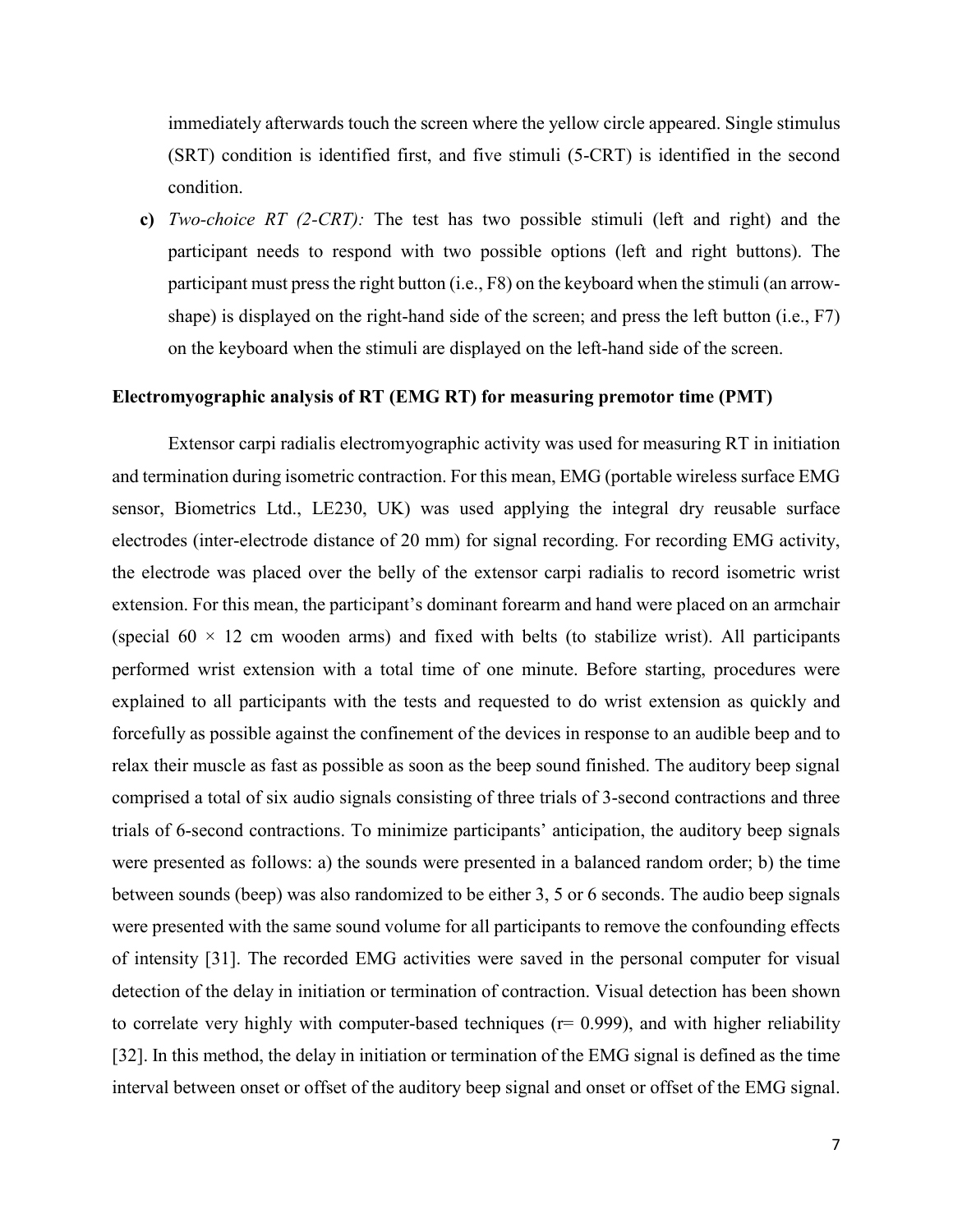The EMG signal was sampled at 1000-Hz, band-pass filtered between 10-490 HZ and amplified (common mode rejection ratio higher than 96dB at 60Hz, and total gain=1000). Data was processed through Lab View software (2015v15.0). Measures included 12 onsets and offset RT which by averaging decreased to 4 onsets and offset RTs. The four electromyographic RT measures were as follows: a) Mean RT in initiation of 3 seconds contractions (Onset3); b) Mean RT in termination of 3 seconds contractions (Offset3); c) Mean RT in initiation of 6 second contractions (Onset6); d) Mean RT in termination of 6 second contractions (Offset6).

### **Covariates**

On the first visit, the following data were measured. SES was computed from parents' educational and occupational status as explained in a previous study [19]. Long form International Physical Activity Questionnaire (IPAQ) was used as a standardized measure for measuring total physical activity (total-PA) with acceptable validity and reliability in 18- to 65-yr-old adults [33]. The Beck Depression Inventory-II (BDI-II) was used as a reliable and valid measure of depressive symptoms [34,35]. Blood pressure was measured using standard mercury sphygmomanometers (Model 1002/Presameter*,* Riester*,* Germany) three times and averaged to provide measures of systolic and diastolic blood pressure.

#### **Statistical analyses**

Data were checked for normality and outliers by using the Kolmogorov–Smirnov test and graphical models (e.g. boxplot, histogram, etc.). All independent values except for total-PA showed normal distribution. Therefore, natural log transformation data of total-PA was applied. Furthermore, although, Offset3, SRT, and 5-CRT, showed non-normal distribution, none of them showed substantial skewness and kurtosis (i.e.,  $> +2$  or <-2). Therefore, according to Tabachnick and Fidell, the variables were included in the factor analysis with the other variables [36].

Factor analysis was used to decrease the numbers of dependent variables. Computerized RT (SRT; 5-CRT; 2-CRT) and EMG RT (onset3; offset3; onset6; offset6;) yielded a total of two factors including: a) PMT and b) RT with Varimax rotation and principal components analysis (Table 2).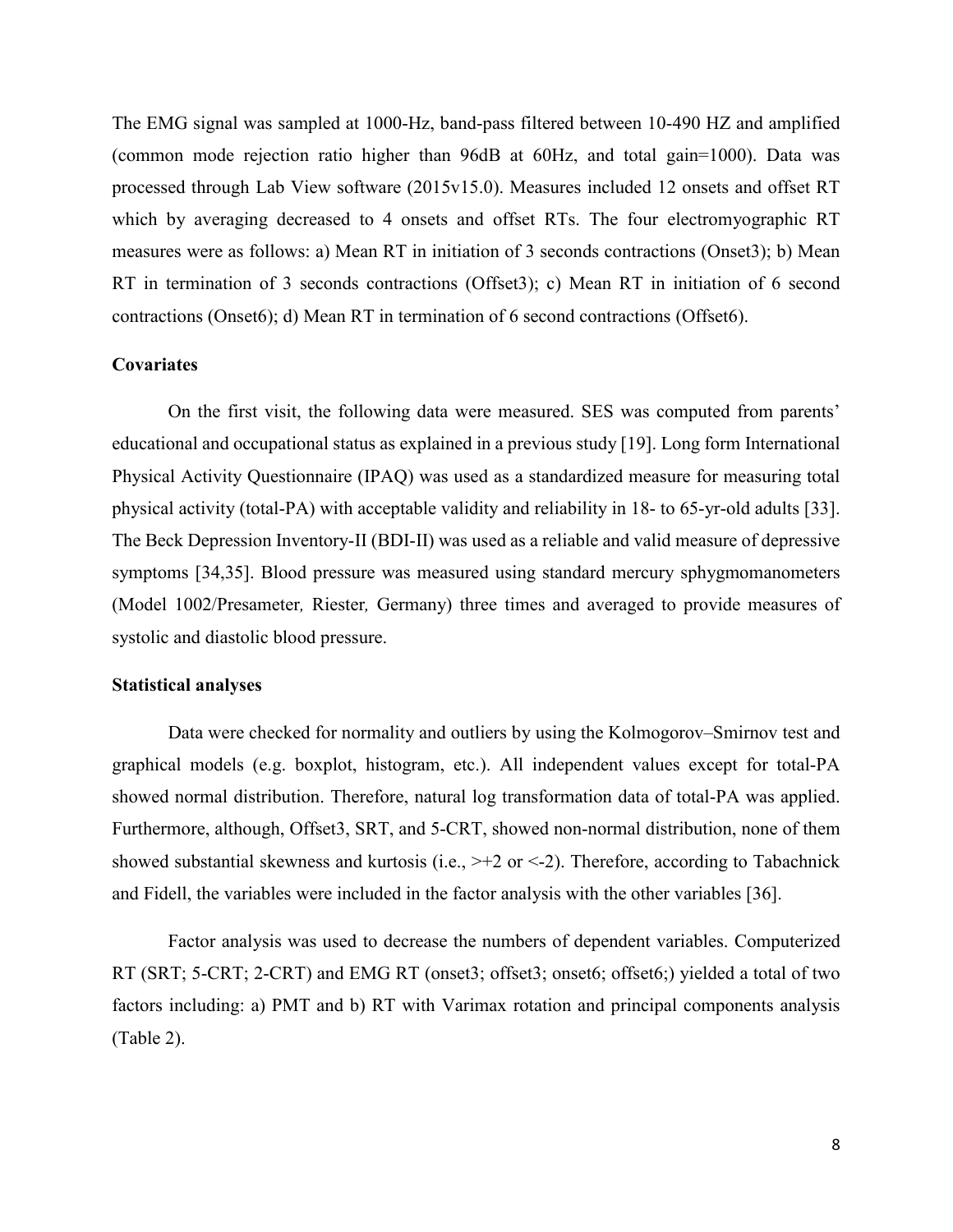Multivariate analysis of covariance (MANCOVA) by using unadjusted and adjusted (controlling for age, SES, blood pressure, total-PA, and depressive symptoms) was conducted for comparison of composite computerized RT scores and composite PMT scores between the weight status groups. BMI cut off points [37,38] defining weight status were used for categorizing the participants in one of the four groups including underweight, normal weight, overweight and obese. Fat mass, WHtR, SMM and fat to SMM ratio were compared between quartiles (25, 50, 75 and 100 percentiles). Bonferroni post hoc test was used for multiple comparisons. Cohen's d (i.e., negligible for  $|d| < 0.2$ ; small for  $0.2 \le |d| < 0.5$ ; medium for  $0.5 \le |d| < 0.8$ ; and large for  $|d| \ge 0.8$ ) was calculated based on the partial  $\eta^2$  statistics to interpret the magnitude of the effect size [39]. Assuming a power of 0.80, and an alpha of 0.05, a sample of 80 is required for MANCOVA to explore the large effect size for analyses with four groups [40]. Results of Levene's test of equality of error variance was found non-significant for all the dependent variables (*p*>0.05).

All calculations were performed using SPSS v.21.0 software for Windows (IBM, Corp., Armonk, NY, USA). Statistical significance was set at *p*< .05.

#### **Results**

#### **General characteristics**

Mean of the demographic, physiological, and physical characteristics, as well as EMG RT and computerized RT of the participants, are shown in Table 1. The prevalence of underweight, normal weight, overweight and obesity was 18.8% (*n*=15), 42.5% (*n*=34), 21.2% (*n*=17), and 17.5% (*n*=14), respectively.

#### *Factor analysis*

The results of factor analysis (Table 2) indicated that the two factors accounted for 65.30% of the total variance. Kaiser-Meyer-Olkin (KMO) measure of sampling adequacy was found 0.66, which shows the sample size is adequate. Bartlett's test of sphericity (Approx. Chi-Square= 218.40; P< .001) indicated that the variables are related to each other and therefore are suitable for structure detection.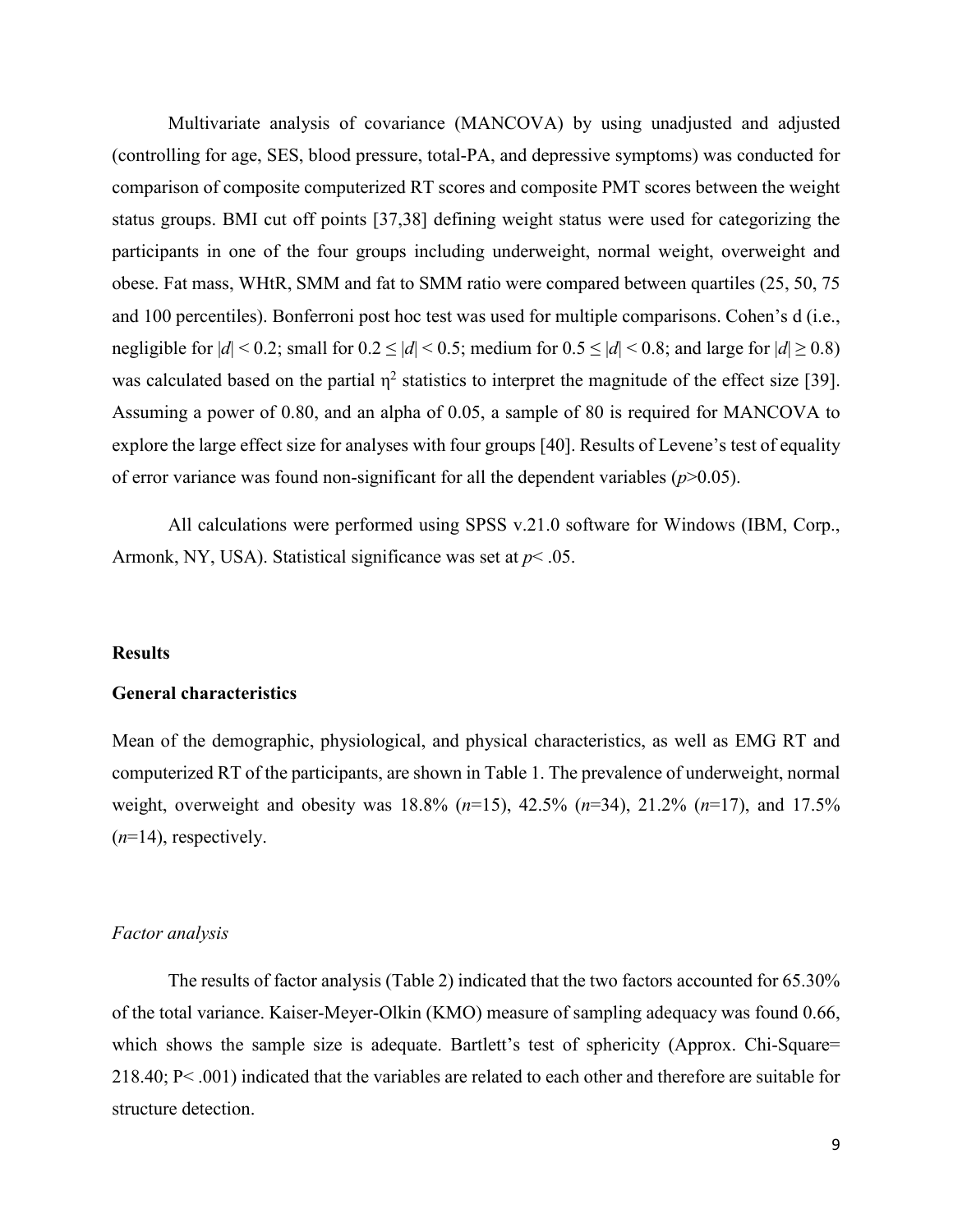### *Comparison approach*

There were no significant differences in the composite computerized RT or PMT scores between the BMI categories as well as between the fat mass or fat to SMM quartiles in the unadjusted and adjusted models (Fig 1,3,5).

Differences between WHtR quartiles in composite RT scores and composite PMT scores are shown in Figure 2. The results of unadjusted analysis indicted a longer composite PMT scores for the Q3 group than the Q2 (Unadj. *p*= 0.02, Fig 2a). Likewise, using adjusted analysis, a longer composite PMT scores was observed for the Q3 group compared to the Q1 (Unadj. *p*= 0.02, Fig 2b) and Q2 group (Unadj. *p*= 0.007, Fig 2b). This suggests that the individuals with a higher central obesity had a longer PMT than their peers with a lower central obesity. The observed effect size for the PMT differences between the WHtR quartiles and for the unadjusted (*d*=1.05) and adjusted (*d*= 1.23) analysis indicates a large negative impact of central obesity on PMT in young adult males. No composite RT scores differences were observed between WHtR quartiles in either unadjusted or adjusted analysis (Fig 2a and b).

Using either unadjusted or adjusted comparisons no composite PMT scores differences were observed between the SMM quartiles (Fig 4a and b). Finally, although not statistically significant a longer composite RT scores were observed in the Q2 group compared to the Q3 group in the adjusted analysis ( $p=0.05$ ,  $d=0.72$ ; Fig 4b), such that individuals with a higher SMM tended to had a shorter RT.

## **Discussion**

No statistically significant differences were observed for RT or PMT between overall obesity or body composition groups. However, when compared between central obesity groups higher central adiposity (WHtR) was associated with a longer PMT, such as that individuals with higher central adiposity had inferior PMT. This partially supports our hypothesis that PMT is a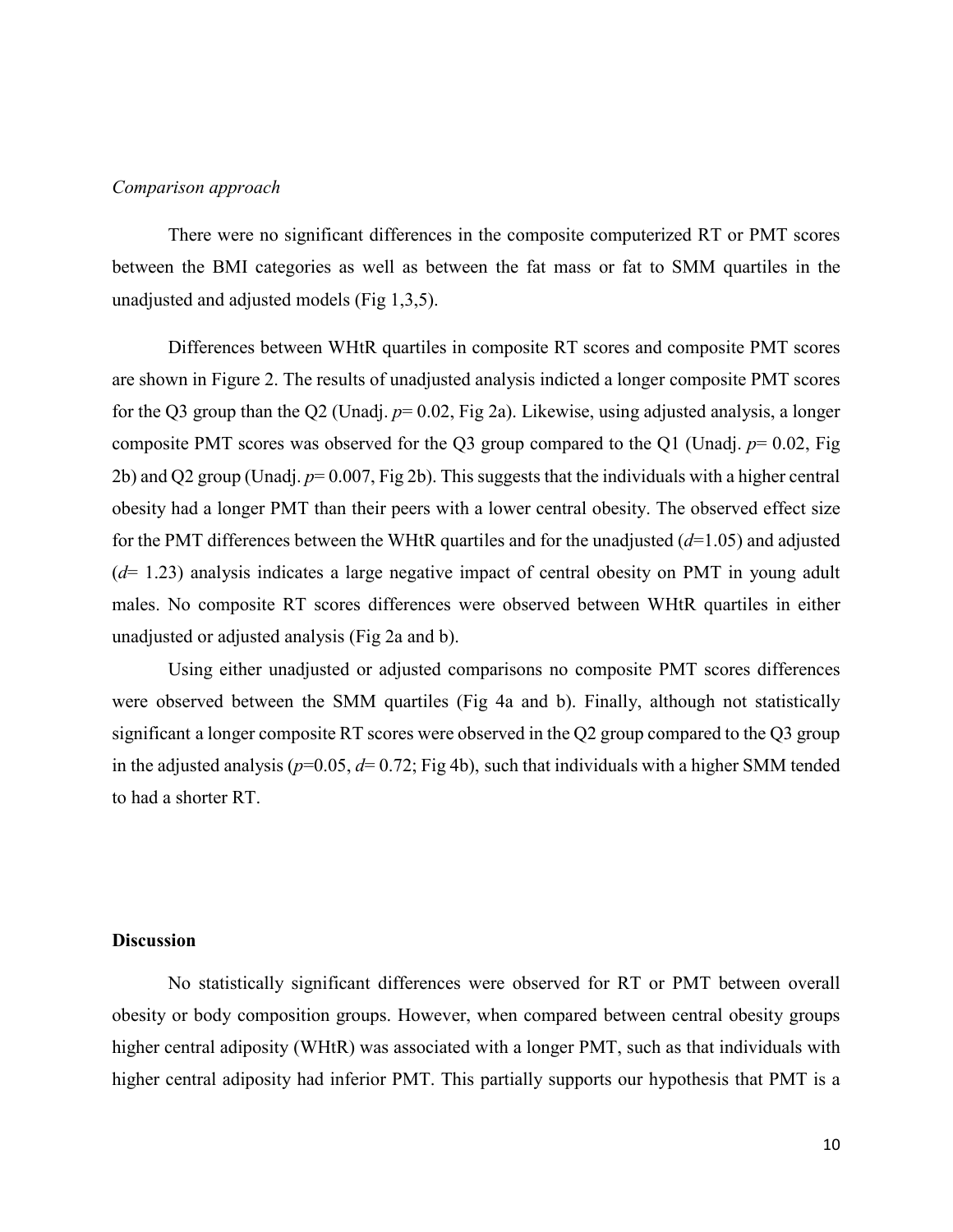more sensitive variable than overall RT to detect possible associations with adiposity or body composition in young adults.

RT is an important marker for cognitive ability during youth ages and is associated with functionality at older ages. Therefore, it is important to understand factors that can assist in developing RT already at youth. Because the association between weight status and RT in young adults has been inconsistent [17-22, 25], we used novel methods to test if RT (indicating overall computerized RT) and PMT (indicating a central component of RT) differ by adiposity and body composition.

Adiposity is associated with neurological disorders and cognitive impairment, which may develop during adulthood and emerge at old age [41,24]. A limitation of previous studies underlying the association between weight status and RT is the use of BMI as the only measure of obesity index [21-22,25]. However, other obesity indices such as central obesity, are more closely associated with health risk factors [42]. Furthermore, subcutaneous fat percentage has been suggested as a better overall body obesity predictor than BMI, due to the reason that BMI as a measure of overall obesity index does not take into account for varying proportions of fat, bone, and muscle mass [43].

Systemic inflammation, impaired insulin regulation, and elevated triglycerides have been suggested as some of the biological mechanisms in which greater adiposity can impair cognitive function [44]. However, these mechanisms have solely been examined in old populations or in animals, and further studies in a young population are needed [44] for a better understanding on the biological mechanisms of the association between central adiposity and PMT in the young adult males.

Even though overweight/obesity is associated with impaired cognitive function, recent review papers [12,13] have discussed the importance of covariates (i.e. age, SES, blood pressure, depression, etc.) which might influence this association. For example, inconsistent results have been reported concerning the association between weight status and RT in the literature. Skurvydas et al. observed that normal weight males performed better in simple RT test than their overweight peers [21]. Similarly, Nene et al. found that underweight females achieved the worst scores while performing simple visual RT tasks compared to normal weight females. However, the performance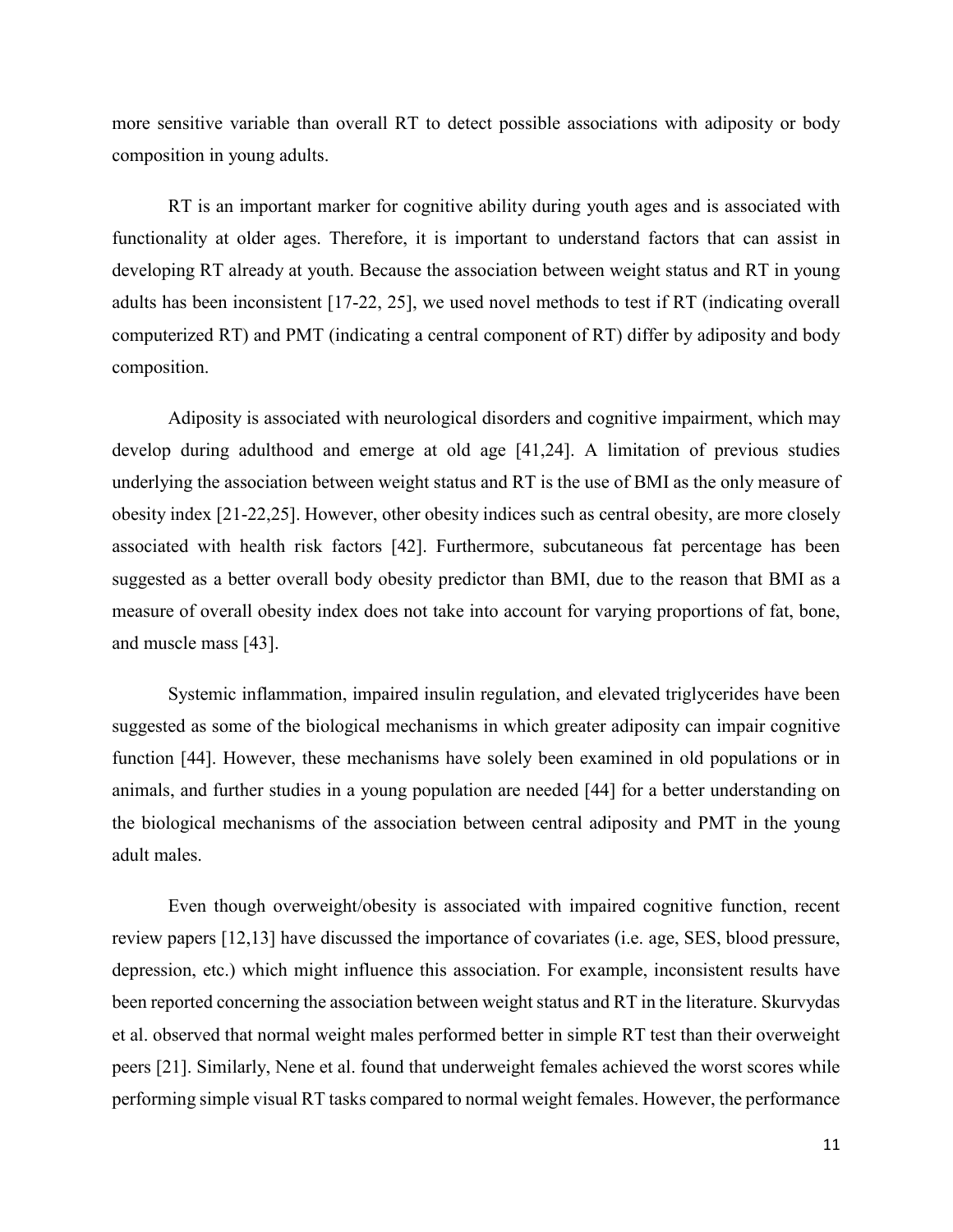was similar between the overweight and the normal weight or underweight for visual RT [22]. However, Deore et al. noted that normal weight females performed better in simple visual RT compared to underweight and overweight participants [20]. Finally, Esmaeilzadeh observed no association between weight status (using various obesity indices) and a simple clinical measure of RT (RT<sub>clin</sub>) in schoolboys after adjustment for age [17]. However, Moradi and Esmaeilzadeh, found an association between percentage fat and simple visual RT [19] in schoolboys and adjusting for age, SES and PA. Most recently, Esmaeilzadeh et al. found no association between weight status (i.e. BMI) and RT (simple and choice RT) when examined a sample of young adult men and adjusting for age, SES and PA [18]. As a summary, some studies have reported an association between simple RT and weight status (i.e, BMI) in young people [20-22], while others did not observe this association [17,18,25].

A possible reason for observing no difference in RT between the overall obesity indices may be due to the participants' age, as the potential changes might only emerge at an older age [41]. It should be noted that the existing literature underlying the association between cognitive function and weight status has mainly focused on elderly people when there is a cognitive decline, or children when the brain is still developing. The present study included individuals at the age between 17-25 years, which is a distinct developmental period, lying between childhood and adulthood. Therefore, the association between weight status and simple cognitive tasks such as RT might not be evident at this age [17-19,25] since cognitive functioning development has reached a peak, and therefore being elusive. However, a novel finding of this study is that higher central adiposity had a negative impact on cognitive processing in young adult males measured by PMT.

Another interesting finding of the present study was the investigation of computerized RT and PMT differences between SMM and fat to SMM ratio quartiles. We hypothesized that higher SMM would be positively associated with RT in young males. Although PMT was similar between the SMM quartiles, the computerized RT was tended to be better in participants with higher SMM compared to participants with lower SMM. This indicates that in contrast to higher adiposity which might have a negative impact on central processing in the young adult males, higher SMM seems has a positive impact on RT. Recent evidence suggests an association between the decrease in SMM and impaired cognitive function independent of adjustment for covariates such as sex, SES, smoking, etc in older people [15,16,45]. It has been suggested that a loss of SMM in older people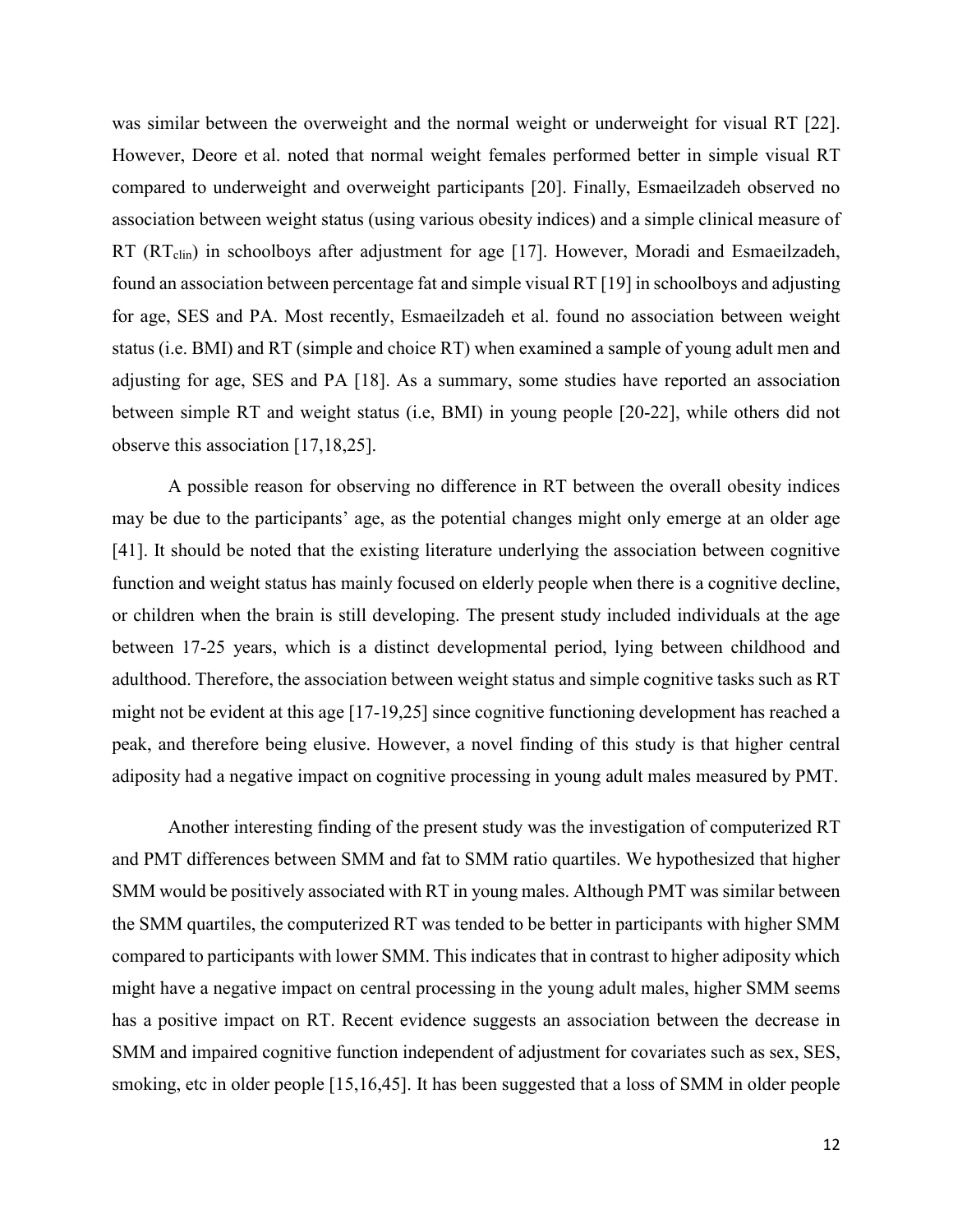is linked with pathophysiological pathways in the brain, leading to an early stage of cognitive impairment [46]. Therefore, a higher SMM is likely to be a protective factor for cognitive diminish in older people [16,45,46]. However, little is known about the association between SMM and cognitive function in young people. Furthermore, the results of the present study need to be interpreted with caution,  $\frac{du}{dt}$  to medium effect size ( $d= 0.72$ ) for the computerized RT difference and the difference which was observed only between Q2 and Q3 groups.

### **Strengths and limitations**

The study has some strengths including the novel methodology used to measure PMT and RT, use of objective methods for measuring fat mass and SMM, including various obesity and body composition variables and various weight status groups (such as underweight or obesity). The study also used both linear and comparison approaches and controlled for known potential covariates such as age, SES, PA, blood pressure and depressive symptoms. However, the study has some limitations including its cross-sectional nature, small sample size and inclusion of male participants only. Therefore, longitudinal studies in both males and females are required to confirm these findings.

## **Conclusion**

Since the brain and cognitive function reach a peak during young adulthood, sensitive methodologies are needed to explore the association between weight status and processing speed in this period of life. We used novel methods to test if computerized RT (indicating the overall RT) and PMT (indicating a central component of RT) differ by adiposity and body composition. We found that central adiposity was associated with a longer PMT, whereas SMM was associated with a shorter overall computerized RT in the young males. These findings provide the basis for further studies exploring the longitudinal association between central obesity and muscle mass and processing speed impairment at a youth age. This is important as higher adiposity or lower SMM might increase at an older age and affect processing speed [41,45,46], therefore optimizing brain function at youth may benefit lifelong brain remodelling [47].

**Funding:** No funding was received for performing the present study.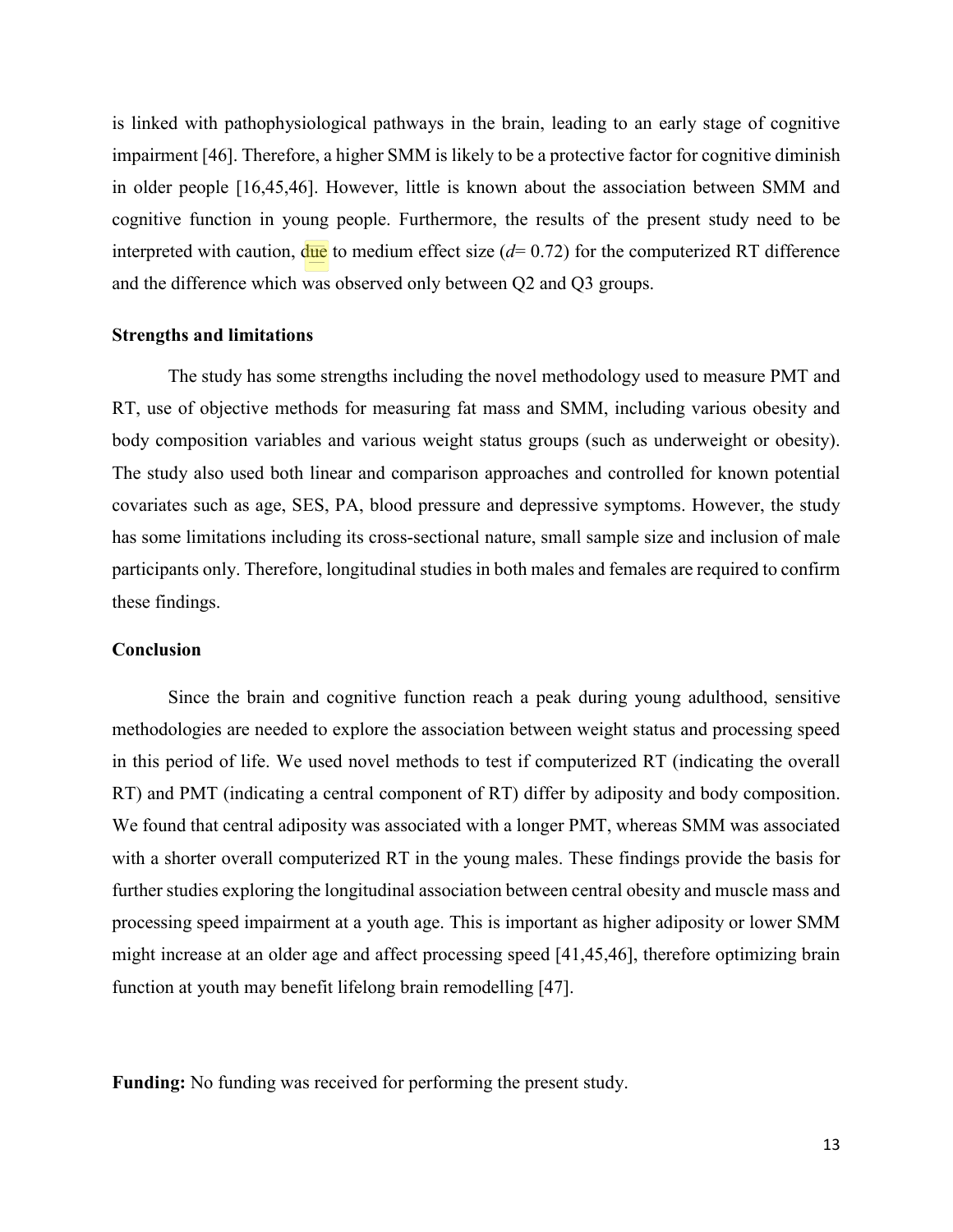**Conflict of Interest:** The authors declare that they have no conflict of interest.

**Ethical approval:** All procedures performed in studies involving human participants were in accordance with the Human Ethics Committee of University of Mohaghegh Ardabili and with the 1964 Helsinki declaration and its later amendments or comparable ethical standards.

# **References**

- 1- [Wang D,](https://www.ncbi.nlm.nih.gov/pubmed/?term=Wang%20D%5BAuthor%5D&cauthor=true&cauthor_uid=27563238) [Zhang J,](https://www.ncbi.nlm.nih.gov/pubmed/?term=Zhang%20J%5BAuthor%5D&cauthor=true&cauthor_uid=27563238) [Sun Y](https://www.ncbi.nlm.nih.gov/pubmed/?term=Sun%20Y%5BAuthor%5D&cauthor=true&cauthor_uid=27563238) et al (2016) Evaluating the fall risk among elderly population by choice step reaction test. [Clin Interv Aging](https://www.ncbi.nlm.nih.gov/pubmed/27563238) 11:1075-82. [https://doi.org/10.2147/CIA.S106606.](https://doi.org/10.2147/CIA.S106606)
- 2- [Salvia E,](https://www.ncbi.nlm.nih.gov/pubmed/?term=Salvia%20E%5BAuthor%5D&cauthor=true&cauthor_uid=27462266) [Petit C,](https://www.ncbi.nlm.nih.gov/pubmed/?term=Petit%20C%5BAuthor%5D&cauthor=true&cauthor_uid=27462266) [Champely S,](https://www.ncbi.nlm.nih.gov/pubmed/?term=Champely%20S%5BAuthor%5D&cauthor=true&cauthor_uid=27462266) [Chomette R,](https://www.ncbi.nlm.nih.gov/pubmed/?term=Chomette%20R%5BAuthor%5D&cauthor=true&cauthor_uid=27462266) [Di Rienzo F,](https://www.ncbi.nlm.nih.gov/pubmed/?term=Di%20Rienzo%20F%5BAuthor%5D&cauthor=true&cauthor_uid=27462266) [Collet C](https://www.ncbi.nlm.nih.gov/pubmed/?term=Collet%20C%5BAuthor%5D&cauthor=true&cauthor_uid=27462266) (2016) Effects of Age and Task Load on Drivers' Response Accuracy and Reaction Time When Responding to Traffic Lights. [Front Aging Neurosci](https://www.ncbi.nlm.nih.gov/pubmed/27462266) 8:169. https://doi.org/ 10.3389/fnagi.2016.00169.
- 3- Der G, Deary IJ (2006) Age and sex differences in reaction time in adulthood: results from the United Kingdom health and lifestyle survey. Psychol Aging 21:62–73. https://doi.org/10.1037/0882-7974.21.1.62.
- 4- Sheppard LD, Vernon PA (2008) Intelligence and speed of information-processing: A review of 50 years of research. Pers Individ Dif 44(3):535–51. [http://dx.doi.org/10.1016/j.paid.2007.09.015.](http://dx.doi.org/10.1016/j.paid.2007.09.015)
- 5- Fry AF, Hale S (1996) Processing speed, working memory and fluid intelligence: Evidence for a developmental cascade. Psychol Sci 7:237–41. [http://dx.doi.org/10.1111/j.1467-](https://psycnet.apa.org/doi/10.1111/j.1467-9280.1996.tb00366.x) [9280.1996.tb00366.x.](https://psycnet.apa.org/doi/10.1111/j.1467-9280.1996.tb00366.x)
- 6- Kail R (2000) Speed of Information Processing : Developmental Change and Links. J Sch Psychol 38:51–61. [https://doi.org/10.1016/S0022-4405\(99\)00036-9.](https://doi.org/10.1016/S0022-4405(99)00036-9)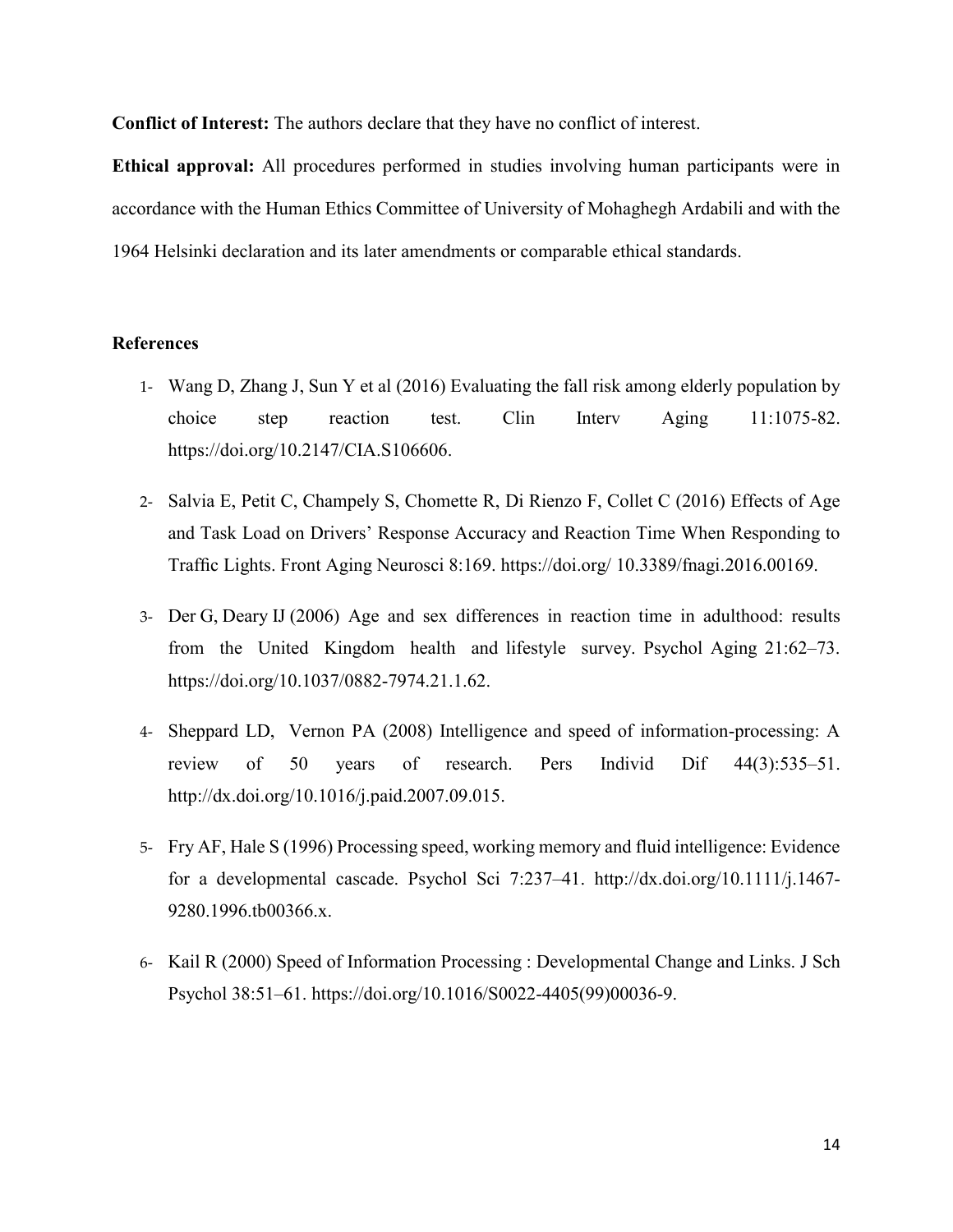- 7- McAuley T, White DA (2011) A latent variables examination of processing speed, response inhibition, and working memory during typical development. J Exp Child Psychol 108(3):1–16. https://doi.org/10.1016/j.jecp.2010.08.009.
- 8- Nettelbeck T, Burns NR (2010) Processing speed, working memory and reasoning ability from childhood to old age. Pers Individ Dif 48:379–84. https://doi.org/ 10.1016/j.paid.2009.10.032.
- 9- Henneberg M, Brush G, Harrison GA (2001) Growth of specific muscle strength between 6 and 18 years in contrasting socioeconomic conditions. Am J Phys Anthropol 115:62–70. [https://doi.org/10.1002/ajpa.1057.](https://doi.org/10.1002/ajpa.1057)
- 10- Noble KG, Norman MF, Farah MJ (2005) Neurocognitive correlates of socioeconomic status in kindergarten children. Dev Sci 8:74–87. https ://doi.org/10.1111/j.1467- 7687.2005.00394.x.
- 11- Gomez-Pinilla F, Hillman C (2013) The inluence of exercise on cognitive abilities. Compr Physiol 3:403–28. [https://doi.org/10.1002/cphy.c110063.](https://doi.org/10.1002/cphy.c110063)
- 12- Liang J, Matheson BE, Kaye WH, Boutelle KN (2014) Neurocognitive correlates of obesity and obesity-related behaviors in children and adolescents. Int J Obes (Lond) 38(4): 494–506. [https://doi.org/10.1038/ijo.2013.142.](https://doi.org/10.1038/ijo.2013.142)
- 13- Pricketta C, Brennanc L, Stolwyk R (2015) Examining the relationship between obesity and cognitive function: A systematic literature review. [Obes Res Clin Pract](https://www.sciencedirect.com/science/journal/1871403X) 93-113. [https://doi.org/10.1016/j.orcp.2014.05.001.](https://doi.org/10.1016/j.orcp.2014.05.001)
- 14- Eleuteri S, Norton MC, Livi F et al (2018) Sleep quality as predictor of BMI in nondepressed caregivers of people with dementia. [Eat Weight Disord](https://www.ncbi.nlm.nih.gov/pubmed/30446937) 23(5): 553-60. https://doi: 10.1007/s40519-018-0560-8.
- 15- [Noh HM,](https://www.ncbi.nlm.nih.gov/pubmed/?term=Noh%20HM%5BAuthor%5D&cauthor=true&cauthor_uid=29096612) [Oh S,](https://www.ncbi.nlm.nih.gov/pubmed/?term=Oh%20S%5BAuthor%5D&cauthor=true&cauthor_uid=29096612) [Song HJ](https://www.ncbi.nlm.nih.gov/pubmed/?term=Song%20HJ%5BAuthor%5D&cauthor=true&cauthor_uid=29096612) et al (2017) Relationships between cognitive function and body composition among community-dwelling older adults: a cross-sectionalstudy. BMC Geriatrics 17:259. https://doi.org/10.1186/s12877-017-0651-9.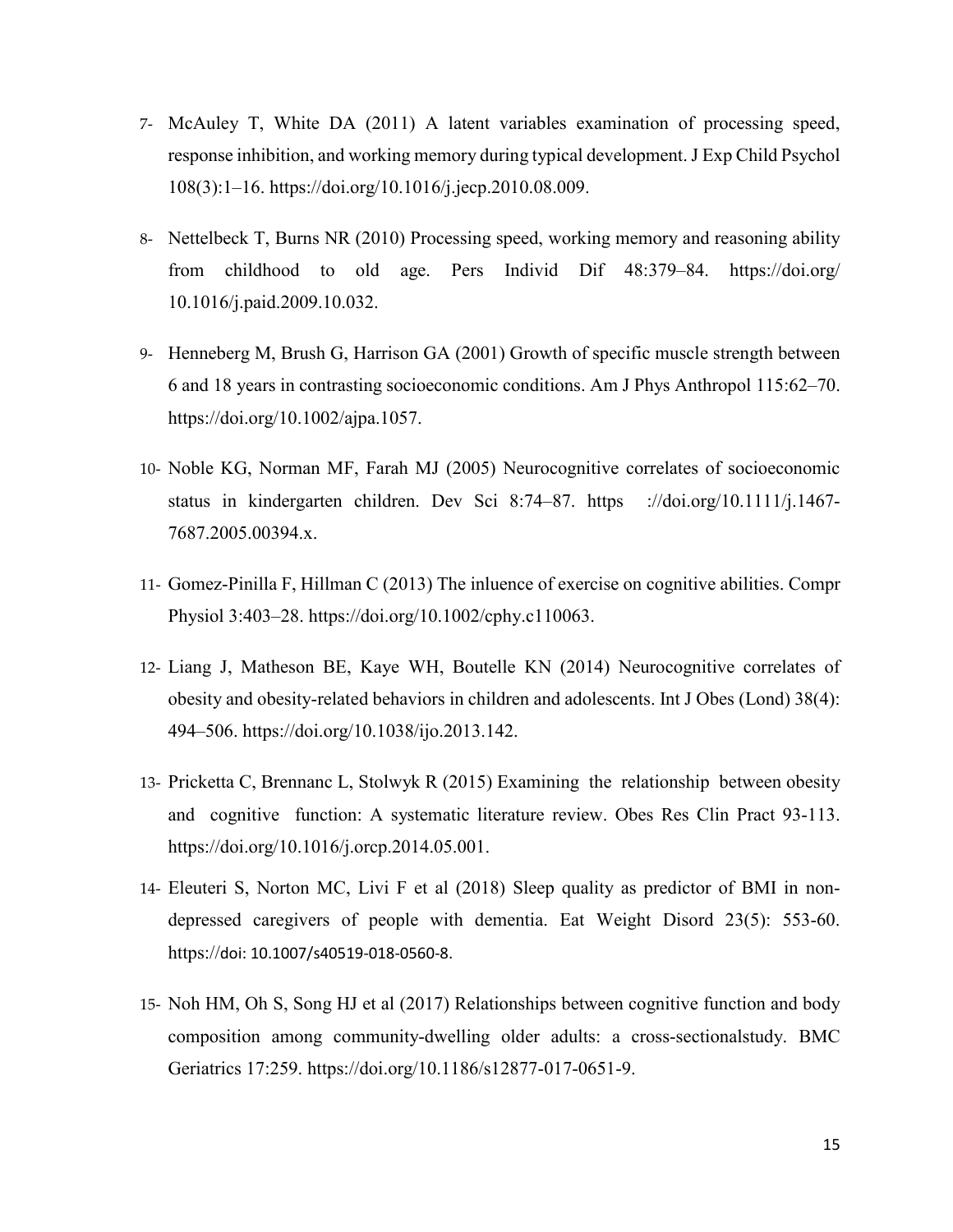- 16- [Nourhashémi F,](https://www.ncbi.nlm.nih.gov/pubmed/?term=Nourhash%C3%A9mi%20F%5BAuthor%5D&cauthor=true&cauthor_uid=12410897) [Andrieu S,](https://www.ncbi.nlm.nih.gov/pubmed/?term=Andrieu%20S%5BAuthor%5D&cauthor=true&cauthor_uid=12410897) [Gillette-Guyonnet S](https://www.ncbi.nlm.nih.gov/pubmed/?term=Gillette-Guyonnet%20S%5BAuthor%5D&cauthor=true&cauthor_uid=12410897) et al (2002) Is There a Relationship Between Fat-Free Soft Tissue Mass and Low Cognitive Function? Results From a Study of 7,105 Women. J Am Geriatr Soc 50:1796–801. [https://doi.org/10.1046/j.1532-](https://doi.org/10.1046/j.1532-5415.2002.50507.x) [5415.2002.50507.x.](https://doi.org/10.1046/j.1532-5415.2002.50507.x)
- 17- Esmaeilzadeh S (2014) Reaction time: Does it relate to weight status in children? HOMO J Comp Hum Biol 65:171–8. https://doi.org/10.1016/j.jchb.2013.09.007.
- 18- [Esmaeilzadeh S,](https://www.ncbi.nlm.nih.gov/pubmed/?term=Esmaeilzadeh%20S%5BAuthor%5D&cauthor=true&cauthor_uid=30446937) [Farzizadeh R,](https://www.ncbi.nlm.nih.gov/pubmed/?term=Farzizadeh%20R%5BAuthor%5D&cauthor=true&cauthor_uid=30446937) [Kalantari HA](https://www.ncbi.nlm.nih.gov/pubmed/?term=Kalantari%20HA%5BAuthor%5D&cauthor=true&cauthor_uid=30446937) et al (2018) Is obesity associated with impaired reaction time in youth? [Eat Weight Disord.](https://www.ncbi.nlm.nih.gov/pubmed/30446937) doi: 10.1007/s40519-018-0614 y.
- 19- Moradi A, Esmaeilzadeh S (2017) Simple reaction time and obesity in children: whether there is a relationship? Environ Health Prev Med 22:2. https://doi.org/10.1186/s12199- 017-0612-0.
- 20- Deore DN, Surwase SP, Masroor S, Khan ST, Kathore V (2012) A cross sectional study on the relationship between the body mass index (BMI) and the audiovisual reaction time (ART). J Clin Diagn Res 6:1466–8. https ://doi.org/10.7860/JCDR/2012/4440.2534.
- 21- Skurvydas A, Gutnik B, Zuoza AK et al (2009) Relationship between simple reaction time and body mass index. HOMO J Comp Hum Biol 60:77–85. https://doi.org/10.1016/j. jchb.2008.06.006.
- 22- Nene AS, Pazare PA, Sharma KD (2011) A study of relation between body mass index and simple reaction time in healthy young females. Indian J Physiol Pharmacol 55:288–91.
- 23- Botwinick J, Thompson LW (1966) Premotor and motor components of reaction time. J Exp Psychol 71(1):9-15. [http://dx.doi.org/10.1037/h0022634.](https://psycnet.apa.org/doi/10.1037/h0022634)
- 24- [O'Brien](https://www.ncbi.nlm.nih.gov/pubmed/?term=O%26%23x02019%3BBrien%20PD%5BAuthor%5D&cauthor=true&cauthor_uid=28504110) PD[, Hinder](https://www.ncbi.nlm.nih.gov/pubmed/?term=Hinder%20LM%5BAuthor%5D&cauthor=true&cauthor_uid=28504110) LM, [Callaghan](https://www.ncbi.nlm.nih.gov/pubmed/?term=Callaghan%20BC%5BAuthor%5D&cauthor=true&cauthor_uid=28504110) BC, [Feldman](https://www.ncbi.nlm.nih.gov/pubmed/?term=Feldman%20EL%5BAuthor%5D&cauthor=true&cauthor_uid=28504110) EL (2017) Neurological Consequences of Obesity. [Lancet Neurol 16\(6\):465–477.](https://www.ncbi.nlm.nih.gov/entrez/eutils/elink.fcgi?dbfrom=pubmed&retmode=ref&cmd=prlinks&id=28504110) doi: [10.1016/S1474-4422\(17\)30084-4](https://dx.doi.org/10.1016%2FS1474-4422(17)30084-4)
- 25- Gunstad J, Spitznagel MB, Paul RH et al (2008) Body mass index and neuropsychological function in healthy children and adolescents. Appetite 50:246–51. [https://doi.org/10.1016/j.appet.2007.07.008.](https://doi.org/10.1016/j.appet.2007.07.008)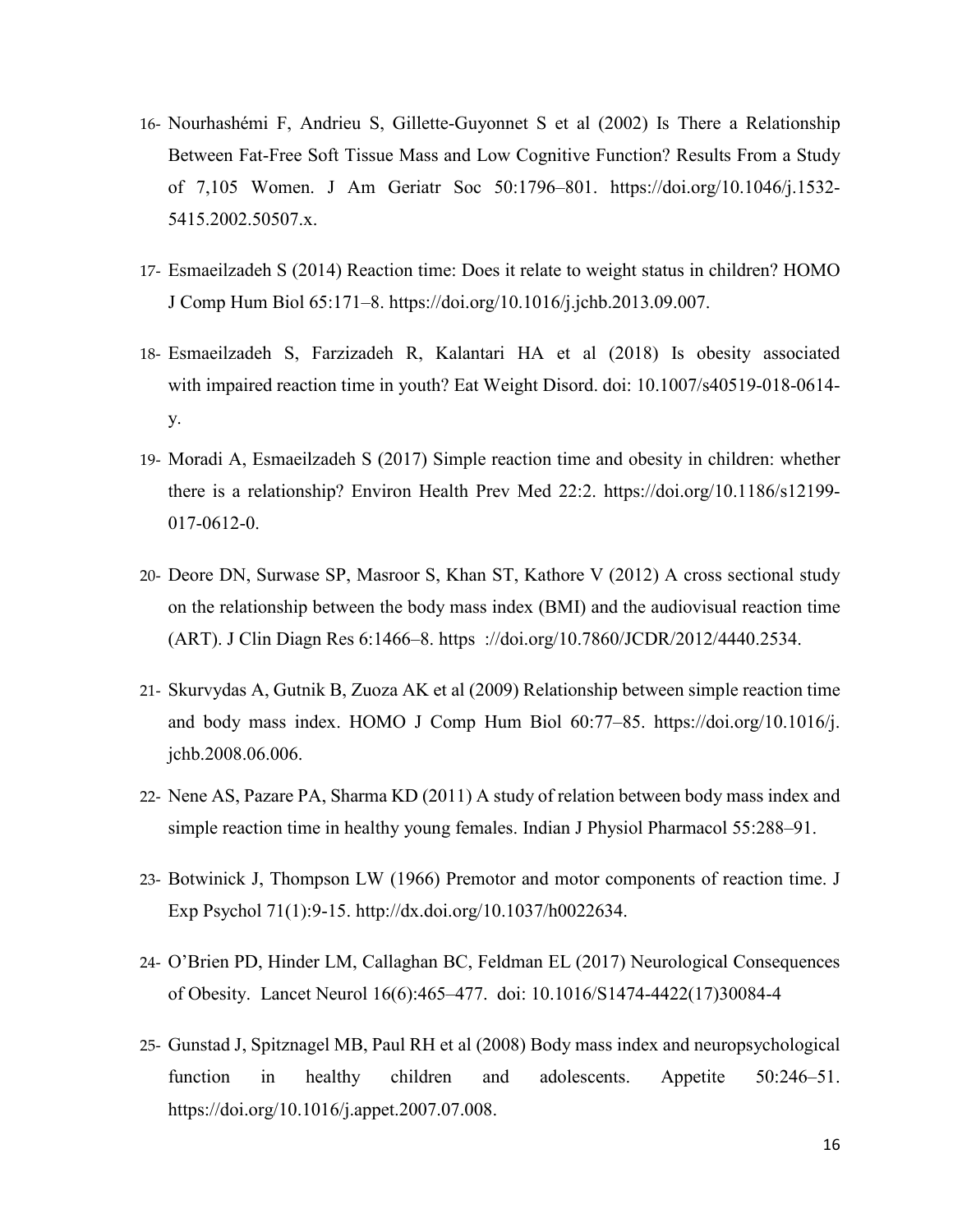- 26- [Rodea-Montero ER,](https://www.ncbi.nlm.nih.gov/pubmed/?term=Rodea-Montero%20ER%5BAuthor%5D&cauthor=true&cauthor_uid=25574166) [Evia-Viscarra ML,](https://www.ncbi.nlm.nih.gov/pubmed/?term=Evia-Viscarra%20ML%5BAuthor%5D&cauthor=true&cauthor_uid=25574166) [Apolinar-Jiménez E](https://www.ncbi.nlm.nih.gov/pubmed/?term=Apolinar-Jim%C3%A9nez%20E%5BAuthor%5D&cauthor=true&cauthor_uid=25574166) (2014) Waist-to-Height Ratio Is a BetterAnthropometric Index than Waist Circumference and BMI in Predicting Metabolic Syndrome among Obese Mexican Adolescents. [Int J Endocrinol](https://www.ncbi.nlm.nih.gov/pubmed/25574166) 2014:195407. [https://doi.org/10.1155/2014/195407.](https://doi.org/10.1155/2014/195407)
- 27- [Swainson MG,](https://www.ncbi.nlm.nih.gov/pubmed/?term=Swainson%20MG%5BAuthor%5D&cauthor=true&cauthor_uid=28493988) [Batterham AM,](https://www.ncbi.nlm.nih.gov/pubmed/?term=Batterham%20AM%5BAuthor%5D&cauthor=true&cauthor_uid=28493988) [Tsakirides C,](https://www.ncbi.nlm.nih.gov/pubmed/?term=Tsakirides%20C%5BAuthor%5D&cauthor=true&cauthor_uid=28493988) [Rutherford ZH,](https://www.ncbi.nlm.nih.gov/pubmed/?term=Rutherford%20ZH%5BAuthor%5D&cauthor=true&cauthor_uid=28493988) [Hind K](https://www.ncbi.nlm.nih.gov/pubmed/?term=Hind%20K%5BAuthor%5D&cauthor=true&cauthor_uid=28493988) (2017) Prediction of whole-body fat percentage and visceral adipose tissue mass from five anthropometric variables. [PLoS One](https://www.ncbi.nlm.nih.gov/pubmed/28493988) 12(5):e0177175. https ://doi.org/10.1371/journal.pone.0177175.
- 28- Ashwell M, Gibson S (2016) Waist-to-height ratio as an indicator of 'early health risk': simpler and more predictive than using a 'matrix' based on BMI and waist circumference BMJ Open 6:e010159. https://doi.org/10.1136/bmjopen-2015-010159.
- 29- Sahakian BJ, Owen AM (1992) Computerized Assessment in Neuropsychiatry Using Cantab – Discussion Paper. J Royal Soc Med 85:399–402. PMID:1629849 PMCID:PMC1293547.
- 30- Smith PJ, Need AC, Cirulli ET, [Chiba-Falek O,](https://www.ncbi.nlm.nih.gov/pubmed/?term=Chiba-Falek%20O%5BAuthor%5D&cauthor=true&cauthor_uid=23444947) [Attix DK](https://www.ncbi.nlm.nih.gov/pubmed/?term=Attix%20DK%5BAuthor%5D&cauthor=true&cauthor_uid=23444947) (2013) A comparison of the Cambridge Automated Neuropsychological Test Battery (CANTAB) with "traditional" neuropsychological testing instruments. J Clin Exp Neuropsychol 35:319–28. https://doi.org/10.1080/13803395.2013.771618.
- 31- Nissen MJ (1977) Stimulus intensity and information processing. Percept Psychophys 22, 338-352. https://doi.org/10.3758/BF03199699.
- 32- Hodges PW, Bui BH (1996) A comparison of computer-based methods for the determination of onset of muscle contraction using electromyography. Electroencephalogr Clin Neurophysiol 101:511–19. [https://doi.org/10.1016/S0921-884X\(96\)95190-5.](https://doi.org/10.1016/S0921-884X(96)95190-5)
- 33- [Craig CL,](https://www.ncbi.nlm.nih.gov/pubmed/?term=Craig%20CL%5BAuthor%5D&cauthor=true&cauthor_uid=12900694) [Marshall AL,](https://www.ncbi.nlm.nih.gov/pubmed/?term=Marshall%20AL%5BAuthor%5D&cauthor=true&cauthor_uid=12900694) [Sjöström M](https://www.ncbi.nlm.nih.gov/pubmed/?term=Sj%C3%B6str%C3%B6m%20M%5BAuthor%5D&cauthor=true&cauthor_uid=12900694) et al (2003) International physical activity questionnaire: 12-country reliability and validity. [Med Sci Sports Exerc](https://www.ncbi.nlm.nih.gov/pubmed/12900694) 35(8):1381-95. https://doi.org/10.1249/01.MSS.0000078924.61453.FB.
- 34- Beck AT, Steer RA, Brown GK, Lindfors J (2006) BDI-II: beck depression inventory: manual, svensk version. Stockholm, Psykologifo ¨rlaget.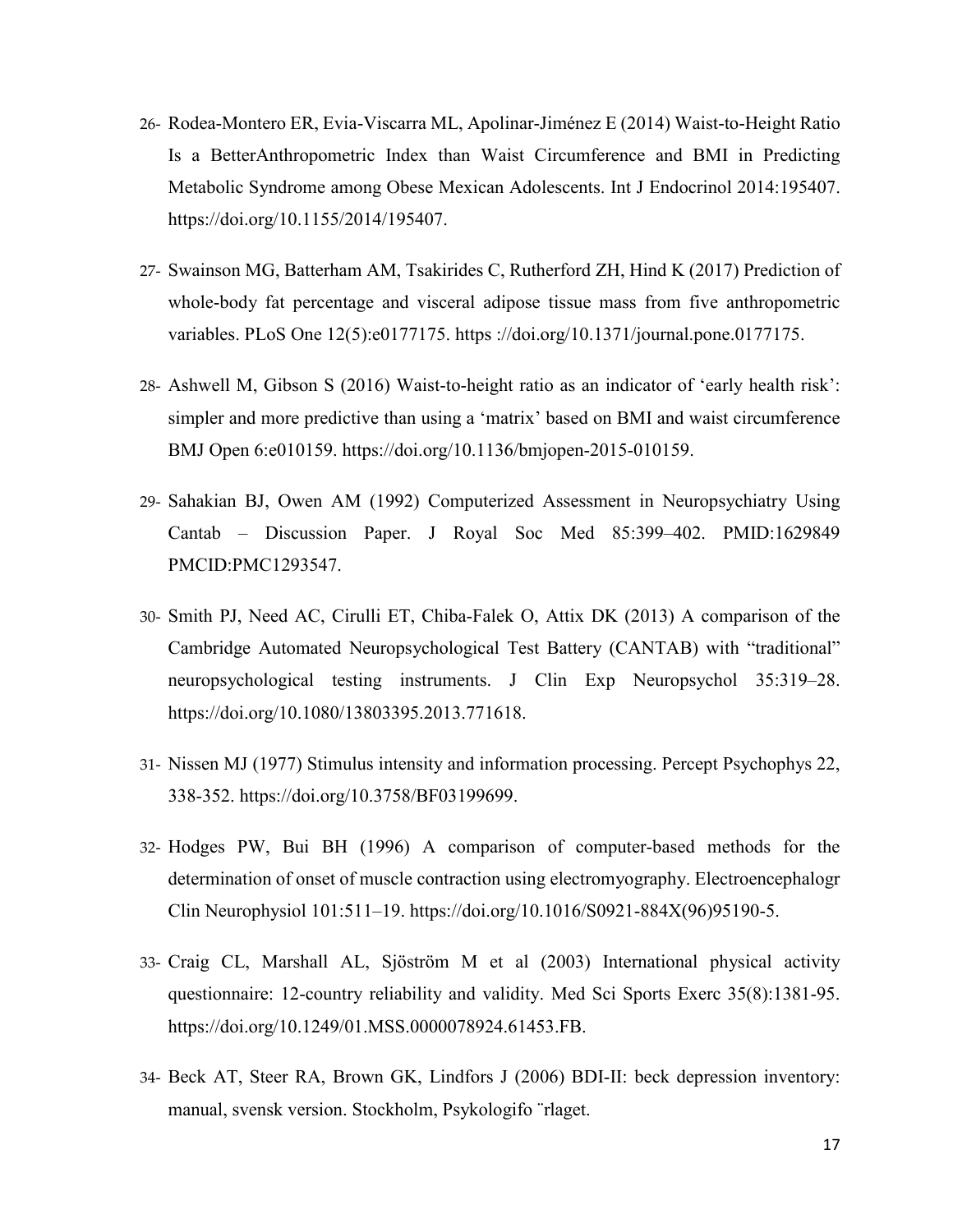- 35- Ghassemzadeh H, Mojtabai R, Karamghadiri N, Ebrahimkhani N (2005) Psychometric properties of a Persian-language version of the Beck depression inventory-second edition: BDI-II-PERSIAN. Depression Anxiety 21:185–92. [https://doi.org/10.1002/da.20070.](https://doi.org/10.1002/da.20070)
- 36- Tabachnick B.G, Fidell LS (2014) Using Multivariate Statistics. 6th ed. Pearson new international edition.
- 37- Cole TJ, Bellizzi MC, Flegal KM, Dietz WH (2000) Establishing a standard definition for child overweight and obesity worldwide: international survey. BMJ 320:1240-3.
- 38- Cole TJ, Flegal KM, Nicholls D, Jackson AA (2005) Body mass index cut offs to define thinness in children and adolescents: international survey. BMJ 335:194-7.
- 39- Cohen, J (1988) Statistical power analysis for the behavioral sciences. Lawrence Erlbaum: Mahwah, JH.
- 40- Faul F, Erdfelder E, Lang AG, Buchner A (2007) G\*Power 3: A flexible statistical power analysis program for the social, behavioral, and biomedical sciences. Behav Res Methods 39:175–91. [https://doi.org/10.3758/BF03193146.](https://doi.org/10.3758/BF03193146)
- 41- [Wang J,](https://www.ncbi.nlm.nih.gov/pubmed/?term=Wang%20J%5BAuthor%5D&cauthor=true&cauthor_uid=25380530) [Freire D,](https://www.ncbi.nlm.nih.gov/pubmed/?term=Freire%20D%5BAuthor%5D&cauthor=true&cauthor_uid=25380530) [Knable L](https://www.ncbi.nlm.nih.gov/pubmed/?term=Knable%20L%5BAuthor%5D&cauthor=true&cauthor_uid=25380530) et al (2015) Childhood and adolescent obesity and long-term cognitive consequences during aging. [J Comp Neurol](https://www.ncbi.nlm.nih.gov/pubmed/25380530) 523(5):757-68. [https://doi.org/10.1002/cne.23708.](https://doi.org/10.1002/cne.23708)
- 42- Lindqvist P, Andersson K, Sundh V et al (2006) Concurrent and separate effects of body mass index and waist-to-hip ratio on 24-year mortality in the Population Study of Women in Gothenburg: evidence of age-dependency. Eur J Epidemiol 21:789–94. [https://doi.org/10.1007/s10654-006-9074-1.](https://doi.org/10.1007/s10654-006-9074-1)
- 43- Nooyens AC, Koppes LL, Visscher TL et al (2007) Adolescent skinfold thickness is a better predictor of high body fatness in adults than is body mass index: the Amsterdam Growth and Health Longitudinal Study. Am J Clin Nutr 85:1533–9. https ://doi.org/10.1093/ajcn/85.6.1533.